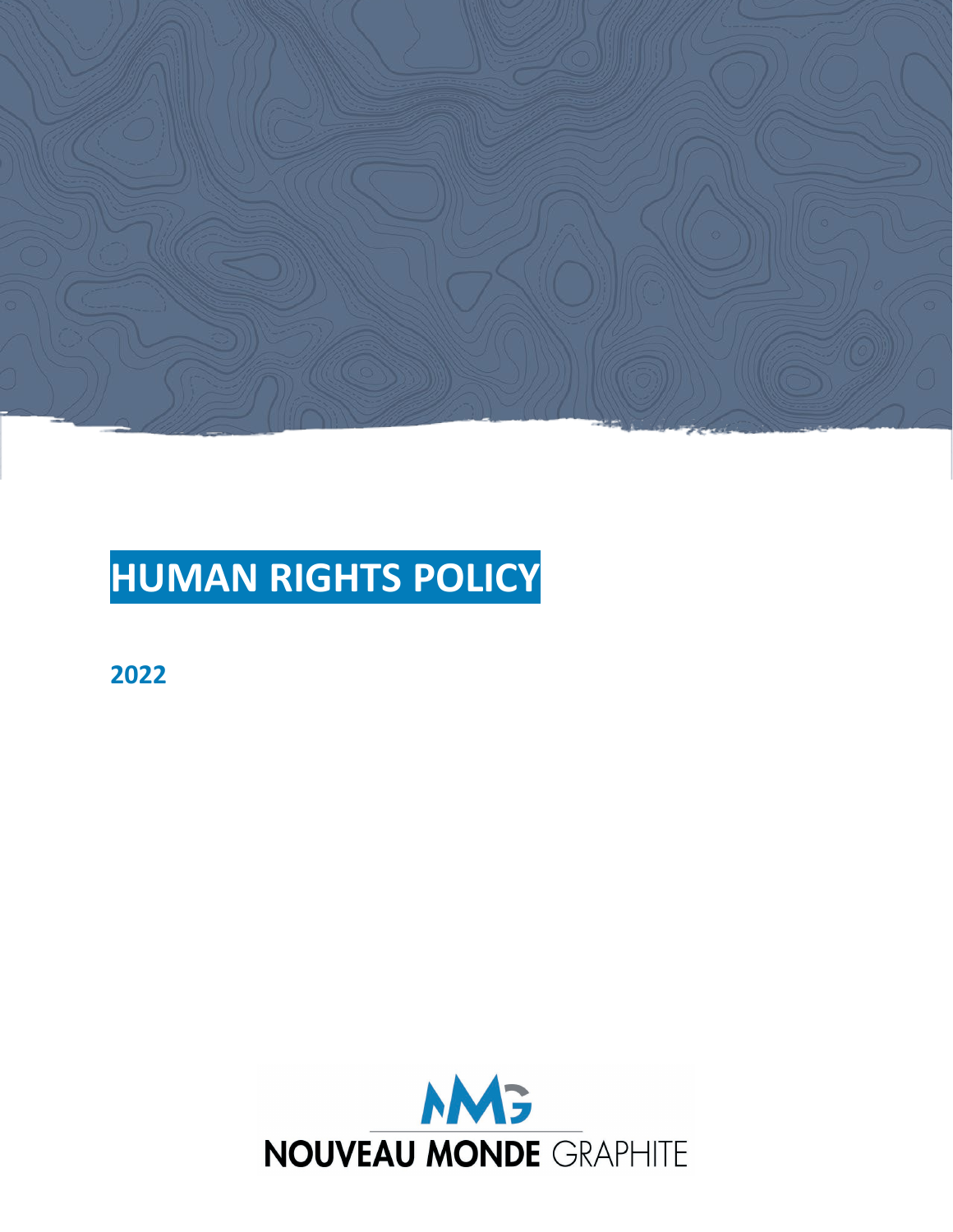## **HUMAN RIGHTS POLICY**

Nouveau Monde Graphite Inc. ("NMG" or the "Company") is committed to supporting the protection of human rights through best practices in all of our business activities. We are dedicated to ensuring that our dealings and activities are carried out in compliance with the human rights standards established within the Universal Declaration of Human Rights and the International Labour Organization's Declaration on Fundamental Principles and Rights at Work, and we adhere to the principles set out in the United Nations Guiding Principles on Business and Human Rights, and in the Women's Empowerment Principles.

Accordingly, at NMG:

- We recognize that our operations have direct and indirect impacts on our environment, as well as on our employees, contractors, local community members and other stakeholders, and work to identify, monitor, avoid and mitigate potential human rights risks.
- We are committed to providing a safe and healthful workplace to our employees and contractors while ensuring a respectful and harmonious presence within our communities and on the lands on which we operate. Everyone at NMG is dedicated to the objective of managing hazards and preventing risks that cause workplace incidents.
- We diligently seek not to infringe, directly or through complicity in acts of others, on the human rights of our employees, contractors, local community members and other stakeholders who may be impacted by our business activities. We expect our suppliers and business partners to share this commitment and to put in place policies and processes that support respect for human rights.
- We do not discriminate against any individual on the basis of race, national or ethnic origin, colour, religion, age, gender, sexual orientation, matrimonial status, civil status, or physical or mental handicap or any other arbitrary characteristic unrelated to the individual's work performance.
- We promote diversity, inclusion and equity in the workforce, as manifested in our policies, standards and practices. We recognize the dignity and worth of every person and are committed to building a workplace and culture that emphasizes integrity, transparency and accountability.
- We ensure and promote gender equality through all levels of the Company, including in leadership and management positions. We are committed to building an organizational culture that is free of any gender-based discrimination and where women feel empowered.
- We respect the rights of our employees to freedom of association and the right to collective bargaining, and do not interfere in an employee's decision whether to join an association. Our employees have the right to engage in activities protected under the Québec's Labor Code and Quebec's Charter of Human Rights and Freedoms as well as Canada's Charter of Rights and Freedoms. This includes the right to form or join unions; engage in protected, concerted activities to address or improve working conditions; or refrain from engaging in these activities.
- We respect the rights of local and Indigenous communities near our sites of operation and ensure that all relevant stakeholders are engaged, and measures taken to respect their rights. We do not tolerate disrespectful or inappropriate behaviour, harassment, intimidation or unfair treatment, or retaliation of any kind by our employees or those of our suppliers and business partners.
- We are committed to a strong and diverse supplier network which supports our goal of making a positive contribution in the communities where we do business. We expect our suppliers to respect our voluntary commitments, Supplier Code of Conduct and policies.
- We support the elimination of all forms of child, forcibly indentured and compulsory labour.